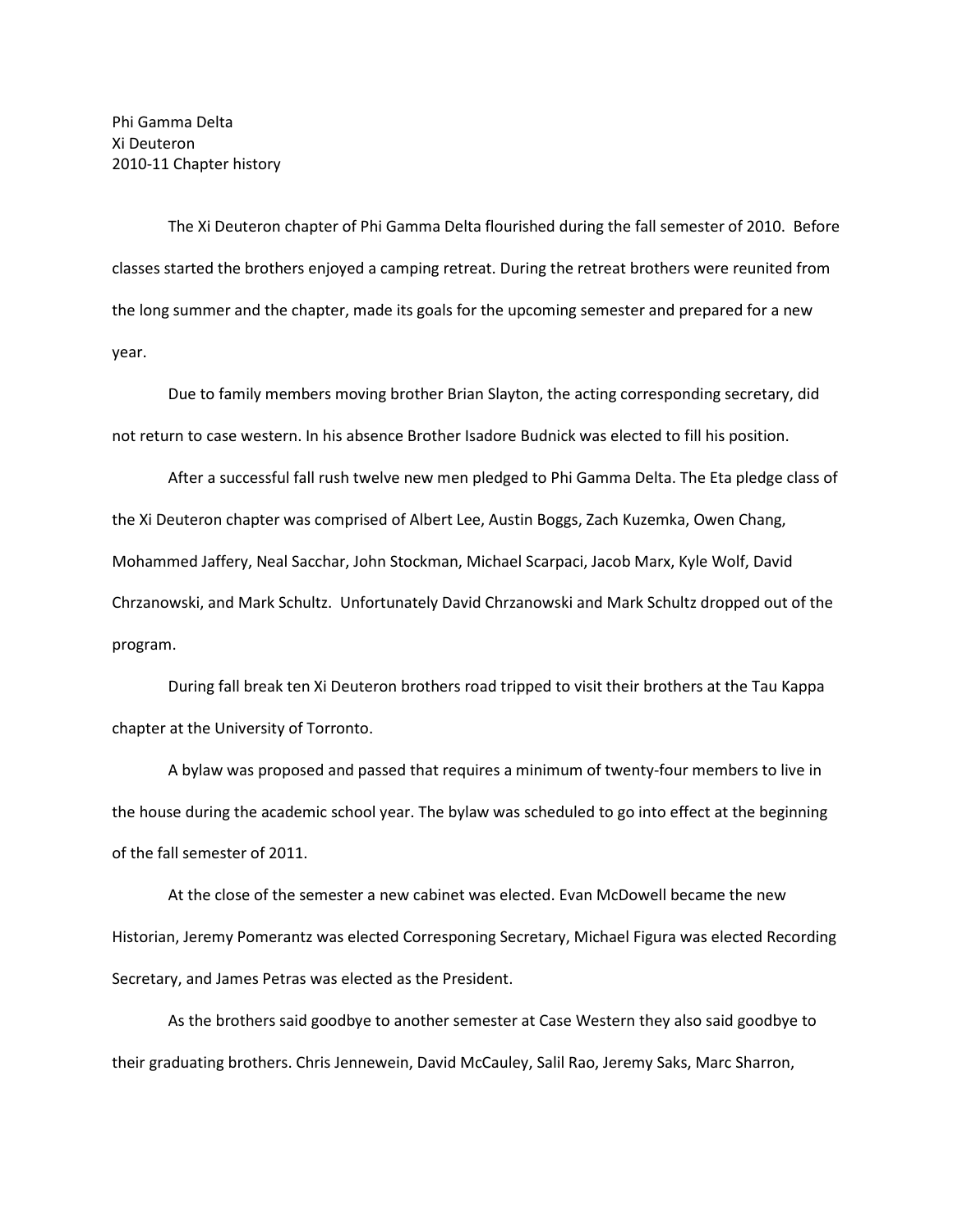Andrew Stungys, and Denton Zhou graduated and were recognized as the newest graduate members of the Xi Deuteron chapter of Phi Gamma Delta.

For the fall semester the brothers of Xi Deuteron had the highest chapter GPA at Case Western with a 3.447.

Following the brief reprieve of winter break the brothers returned for the spring semester at Case Western with renewed vigor and enthusiasm.

The brothers started out the semester by initiating the fall pledges; Zach Kuzemka, Owen Chang, Mohammed Jaffery, Neal Sacchar, John Stockman, Jacob Marx, and Kyle Wolf. However, Austin Boggs, Albert Lee, and Michael Scarpaci did not meet the chapter's GPA requirement and remained as pledges.

After another successful rush seven new men accepted their bids to Phi Gamma delta. The Theta pledge class was comprised of Andrew Olding, Tyler Chaney, James Velette, Daniel McDermott, Eric Vennaro, Sonny Jeong, and Evan Vanderhoff. However, Sonny and Evan dropped out. Andrew Olding was later removed from the program.

The Case Fiji's competed in Greek week and finished with a solid third place. We were competitive at every event and had notable victories by taking second at pyramid, fourth at rope pull, and fourth at banner. We were lucky enough to host our Field Secretary Adam Thomas during the week of competition.

The Brothers took their dates to Windows on the River for formal. Despite having a drink spilled on brother Pomerantz's computer all were able to enjoy the night.

Pig dinner was held on April 30<sup>th</sup>. Archon Secretary Michael Stewart came down to be the guest speaker. A multitude of graduate Fiji's both young and old returned to reunite with separated brothers.

To help the community the brothers hosted our third annual philanthropy dodge ball tournament. Due to a scheduling conflict with the Class Officer Collective's own dodgeball tournament the Case Fiji's Partnered with the COC to host a single philanthropy tournament. The tournament was a